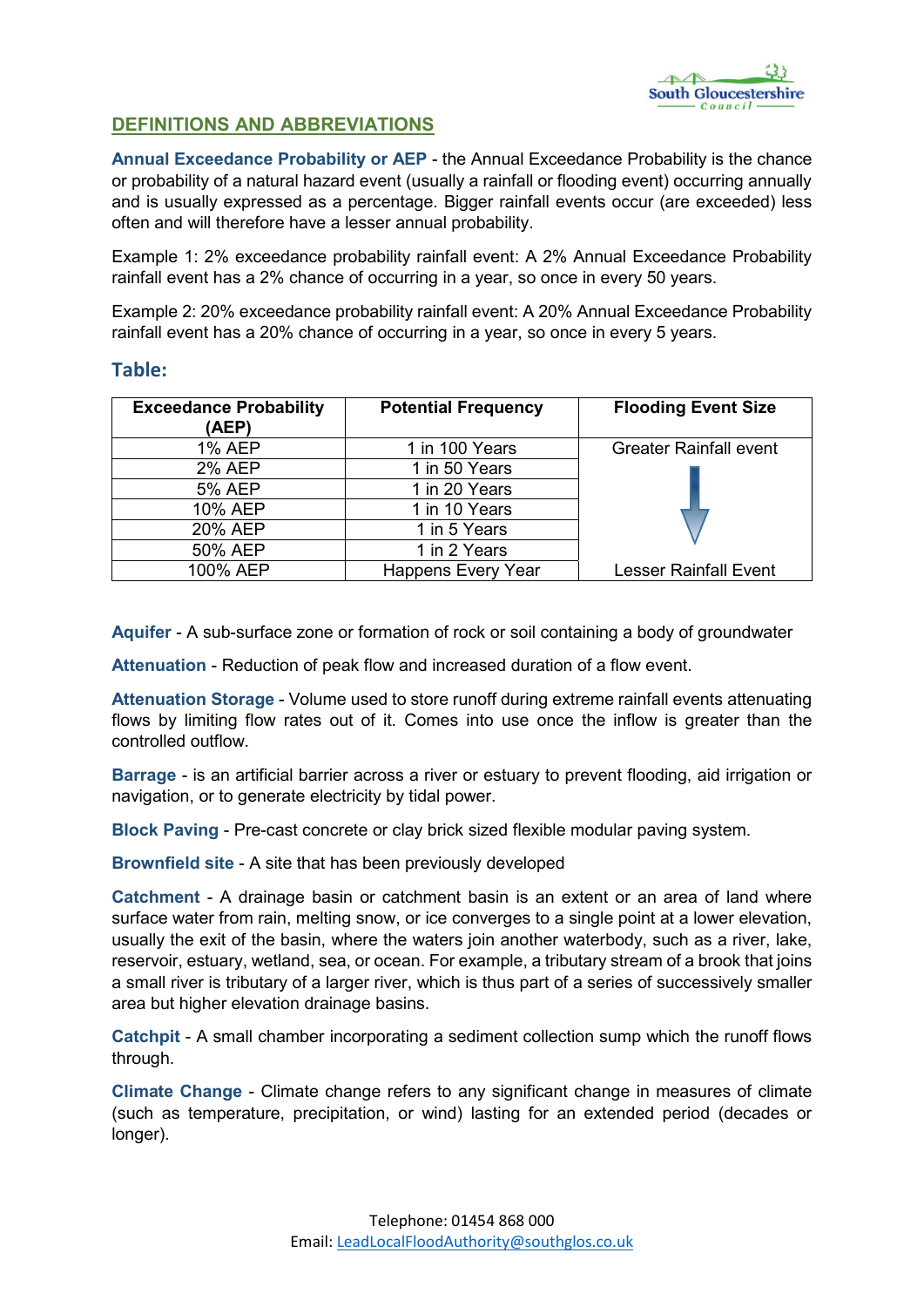Combined Sewers - A sewer designed to carry foul sewage and surface runoff in the same pipe.

Consent - Permission (usually conditional) granted by the environmental regulator; usually associated with the discharge of flow, or potentially polluting flow, to a watercourse or into the ground

Control Structure – A structure to control the volume or rate of flow of water through or over it.

Conventional Drainage - The traditional method of draining surface water using subsurface pipes and storage tanks.

Conveyance - Movement of water from one location to another.

Critical Duration Event - The duration of rainfall event likely to cause the highest peak flows at a particular location, for a specified return period event.

Culvert - A covered channel or pipe designed to prevent the obstruction of a watercourse or drainage path by an artificial construction.

Dam - barrier constructed to hold back water and raise its level, forming a reservoir used to generate electricity or as a water supply.

Design Storm - A synthetic rainfall event of a specific profile, intensity and period of time for a given duration and return period; derived by statistics and recorded rainfall events for a specific location.

Designing for Exceedance - An approach that aims to manage exceedance flows during rainfall events, e.g. the use of car parks during extreme events.

Discharge - The flow rate of liquid passing through a conduit.

Drainage - is the natural or artificial removal of surface and sub-surface water from an area. Many agricultural soils need drainage to improve production or to manage water supplies.

Duration - The time period over which an event occurs or has an impact.

Event (rainfall) - Single occurrence of a rainfall period before and after which there is a sufficient dry period for runoff and discharge from the drainage system to cease.

Exceedance - An event which has a result which exceeds a set target level, or in the case of drainage networks, a flow which exceeds the capacity of the sewers, causing surcharging and/or flooding.

Exceedance flow - Excess flow that appears on the surface once the conveyance capacity of the minor system is exceeded.

Exceedance flow route /path - Design and consideration of above-ground areas that act as pathways permitting water to run safely over land to minimise the adverse effect of flooding on people and property. This is required when the design capacity of the drainage system (SuDS or traditional drainage) has been exceeded.

Flash Flood - A flash flood is a rapid flooding of low-lying areas in less than six hours, which is caused by intense rainfall from a thunderstorm or several thunderstorms. Flash floods can also occur from the collapse of a man-made structure or ice dam.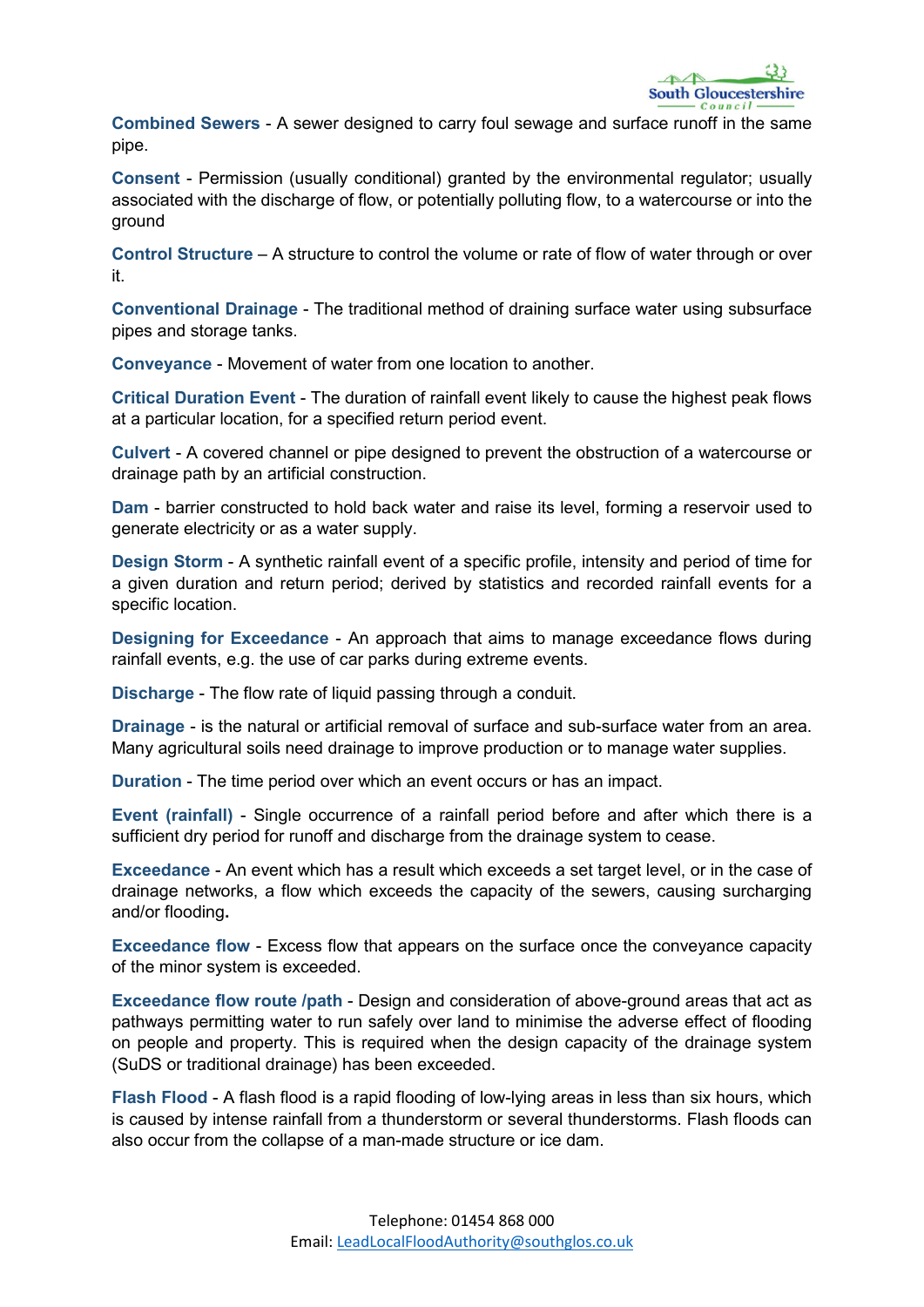

First Flush -The initial runoff from a site or catchment following the start of a rainfall event. As runoff travels over a catchment it will pick up or dissolve pollutants and the "first flush" portion of the flow may be the most contaminated as a result. This is especially the case in small or more uniform catchments; however, in larger or more complex catchments pollution wash-off may contaminate runoff throughout a rainfall event.

Flood Frequency - Refers to the probability (in percent) that a flood will occur in a given year.

Based on a 100 year example:

*Refers to a flood level that has a specified percent chance of being equalled or exceeded in any given year. For example, a 100-year flood occurs on average once every 100 years and thus has a 1-percent chance of occurring in a given year.*

Flood routeing - Design and consideration of above-ground areas that act as pathways permitting water to run safely over land to minimise the adverse effect of flooding. This is required when the design capacity of the drainage system has been exceeded

Floodplain - A floodplain is an area of land over which river or sea water flows or is stored during a flood. Floodplains usually extend beyond the land immediately next to a watercourse. There is often pressure to build on them. However, buildings or other artificial objects can obstruct floodplains, block the flow of water and make flooding worse.

Flood Risk Assessment (FRA) - A Flood Risk Assessment (FRA) is a report required in support of any planning application for any developable area of 1ha or more or any developable area in Flood Zones 2 and 3. FRA identifies the level of flood risk to your property or site. This will enable you to identify the measures (if any) that are necessary to make your property or site safer. It will also enable the LPA to assess to what extent that risk is a consideration when determining your planning application.

Flood Zone (s) - Flood Zones refer to the probability of river and sea flooding, ignoring the presence of defences. They are shown on the Environment Agency's Flood Map for Planning (Rivers and Sea  $\cdot$  ), available on the Environment Agency's web site.

More info can be found: [http://planningguidance.communities.gov.uk/blog/guidance/flood](http://planningguidance.communities.gov.uk/blog/guidance/flood-risk-and-coastal-change/flood-zone-and-flood-risk-tables/table-1-flood-zones/)[risk-and-coastal-change/flood-zone-and-flood-risk-tables/table-1-flood-zones/](http://planningguidance.communities.gov.uk/blog/guidance/flood-risk-and-coastal-change/flood-zone-and-flood-risk-tables/table-1-flood-zones/)

Flow Control Device - A device used for the control of surface water from an attenuation facility, e.g. a weir.

Foul Drainage - The infrastructure that drains the water and sewage that is discharged from within houses.

Freeboard - Distance between the design water level and the top of a structure, provided as a precautionary safety measure against early system failure.

Green Infrastructure - A strategically planned and delivered network of natural and manmade green and blue spaces that sustain natural processes. It is design and managed as a multifunctional resource capable of delivering a wide range of environmental and quality of life benefits for society.

Greenfield Runoff - The runoff that would occur from the site it its undeveloped and undisturbed state. Greenfield runoff characteristics are described by peak flow and volumes of runoff for rainfall events of specified duration and return period (frequency of occurrence).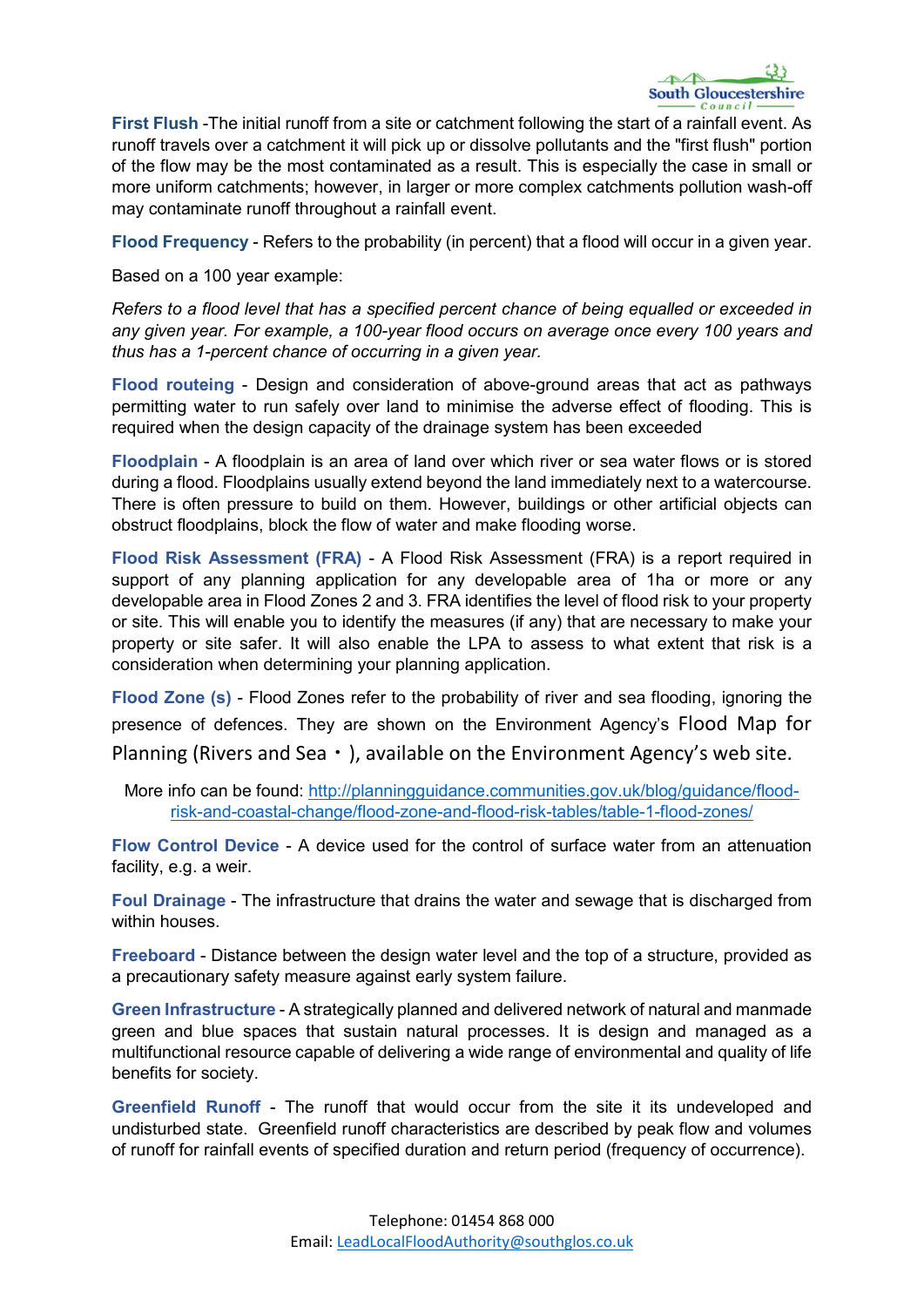Highway drain - A conduit draining the highway on a highway maintainable at the public expense it is vested in the highway authority.

Impermeable / Impervious - Will not allow water (or any liquid) to pass through it.

Interception Storage - The capture and infiltration of small rainfall events up to about 5mm. normally prevents surface water from the runoff reaching the drainage system.

## Lateral drain -

a) That part of a drain which runs from the curtilage of a building (or buildings or vards within the same curtilage) to the sewer with which the drain communicates or is to communicate; or

(b) (if different and the context so requires) the part of a drain identified in a declaration of vesting made under section 102 or in an agreement made under section 104 of the Water Industry Act 1991.

Local Development Framework (LDF) - A non-statutory term used to describe a folder of documents that includes all the local planning authority's local development documents (LDDs). The LDF will comprise the statement of community involvement, the local development scheme and the annual monitoring report.

Long Term Storage - Provided to allow volumetric runoff control during extreme rainfall by discharging water very slowly during and after the storm event.

Main River - Main rivers are usually larger streams and rivers, but some of them are smaller watercourses of local significance. In England Defra decides which watercourses are the main rivers, and the Welsh Government does this in Wales. Main rivers are marked on an official document called the main river map. Environment Agency local offices have copies of these maps. Main rivers can include any structure that controls or regulates the flow of water in, into or out of the channel.

Management Train- The management of surface water runoff in stages as it drains from a site (see SuDS Management Train).

Mean Annual Flood - Referred to as QBAR, or the mean annual flood, is the value of the average annual flood event recorded in a river. This flow rate is used to provide a measure of the green-field runoff performance of a site in its natural state to enable flow rate criteria to be set for post development surface water discharges for various return periods.

Off-Line - A conveyance or storage component which bypasses the main conveyance route for the drainage system.

On-Line - A conveyance or storage component which forms part of the main conveyance route for the drainage system.

Ordinary Watercourse - An 'ordinary watercourse' is a watercourse that is not part of a main river and includes rivers, streams, ditches, drains, cuts, culverts, dikes, sluices, sewers (other than public sewers within the meaning of the Water Industry Act 1991) and passages, through which water flows.

Orifice Plate - Structure with a fixed aperture to control the flow of water.

Outfall - The flow of excess water from a structure when its capacity is exceeded.

Overland flow - The flow of water over the surface from rainfall runoff before it enters the drainage system, or from excess flow passing out of a drainage component that is full.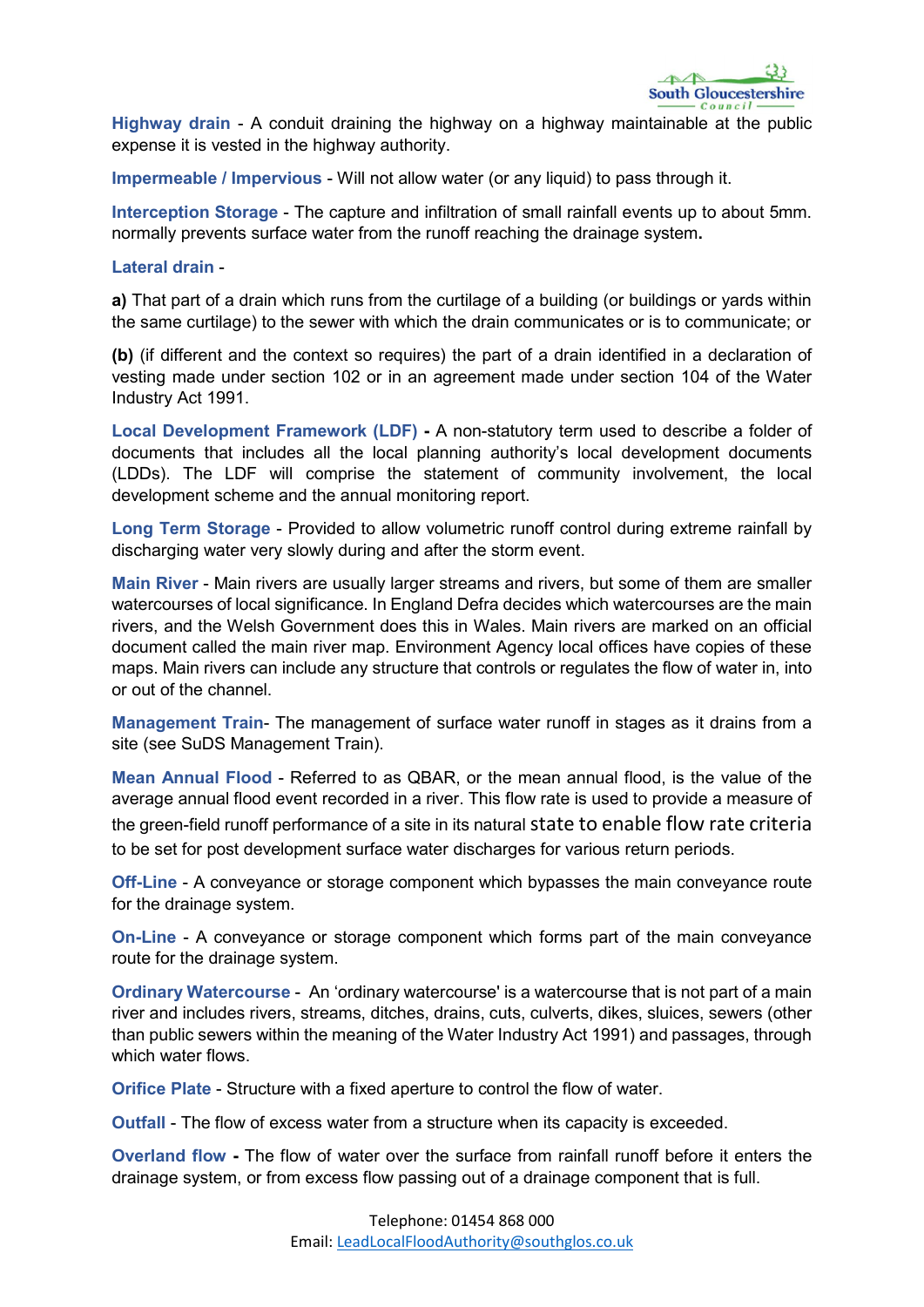Peak Flow- The maximum volume of water flowing in a watercourse or sewer over a certain period of time following a rainfall event.

Peak green-field runoff rate - Peak rate of runoff from the development site in its naturally vegetated state before any previous development.

Peak previously-developed runoff rate - Peak rate of runoff from the development site on previously developed land in its previously-developed state taking into account any known surface water drainage system.

Penstock - A sliding plate which moves vertically to vary the size of an aperture (or close it completely).

Percolation - The passing of water (or other liquid) through a porous substance or small holes (e.g. soil or geotextile fabric).

Permeability - A measure of the ease with which a fluid can flow through a porous medium. It depends on the physical properties of the medium, for example grain size, porosity, and pore shape.

Prevention - Site design and management to stop or reduce the occurrence of pollution of impermeable surfaces and to reduce the volume of runoff by reducing impermeable areas.

Previously Developed Land - Land which is or was occupied by a permanent structure, including the curtilage of the developed land and any associated fixed surface infrastructure. The definition of developed land includes defence buildings, but excludes:

- Land that is or has been occupied by agricultural buildings.
- Land that has been developed for minerals extraction or waste disposal by landfill purposes where provision for restoration has been made through development management procedures.
- Land in built-up areas such as private residential gardens, parks, recreation grounds and allotments, which although it may feature paths, pavilions and other buildings, has not been previously developed.
- Land that was previously-developed but where the remains of the permanent structure or fixed surface structure have blended into the landscape in the process of time (to the extent that it can reasonably be considered as part of the natural surroundings).
- Where development takes place on land which was previously partially developed, a pro-rata approach should be taken.

Probability - The estimated likelihood of a storm event e.g. a 1 in 100 year flood event is one that is expected to be equalled or exceeded once every 100 years; it also has a 1% chance of occurring in any one year.

Rainfall event - A single occurrence of rainfall before and after which there is a dry period that is sufficient to allow its effect on the drainage system to be defined.

Sewer - A pipe or channel taking domestic foul and/or surface water from buildings and associated paths and hard-standings from two or more curtilages and having a proper outfall.

Sewerage Undertaker - This is a collective term relating to the statutory undertaking of water companies that are responsible for sewerage and sewage disposal including surface water from roofs and yards of premises.

Sluice Gate – A sliding gate or other device for controlling the flow of water, especially one in a lock gate,